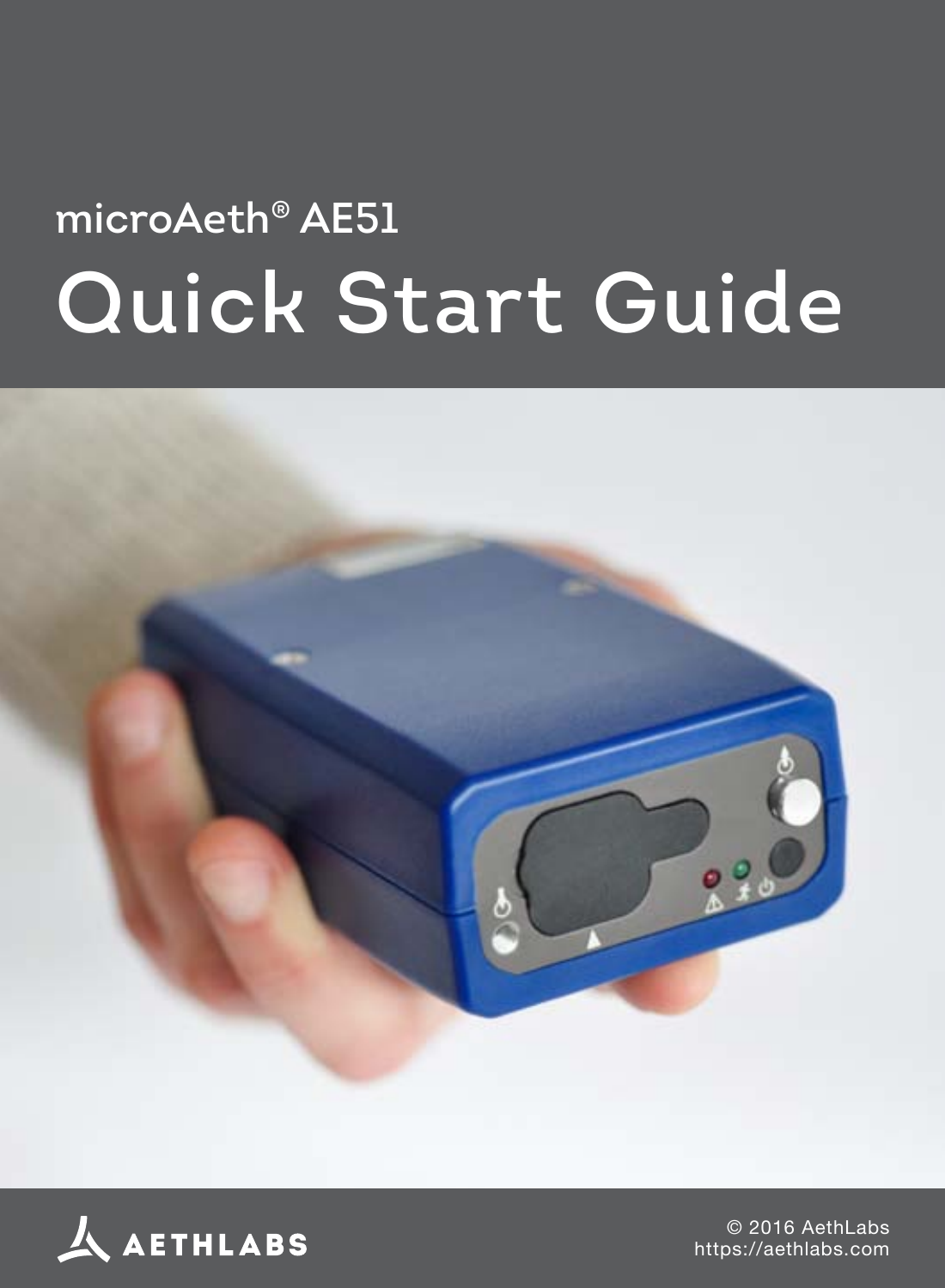### **Recommendations for Best Use Practices**

The small size and light weight of the microAeth® AE51 allow it to be used to gather data in a wide range of operational scenarios, not always possible using larger instruments. Optimization of performance across this breadth of applications requires an understanding of operational settings, precautions, and maintenance procedures. The following recommendations provide general guidelines.

#### **Instrument Settings: Measurement Timebase and Flow Rate**

In order to get the best data from the microAeth AE51 for the sampling campaign, we highly recommend that the **instrument warm up for approximately 10-15 minutes** so that it can equilibrate to its environment. The microAeth can aquire data on five timebase settings: 1, 10, 30, 60, and 300 seconds. The 1 second timebase should only be used under special circumstances where a decreased signal-to-noise ratio is acceptable. At this setting, instrumental noise is larger and typically requires post-processing. The AE51 pump can operate at four sampling flow rate settings: 50, 100, 150, and 200 ml/min. The choice of these parameters affects the operation and data as follows.

**Battery Run Time on Single Charge:** Affected by flow rate and timebase.

NOTE: Battery life will gradually diminish after many cycles (~ 1 year of use). The following are approximate runtimes which can vary based on individual AE51 instruments and specific environments.

|                                            | 50 ml/min    | $100$ ml/min | 150 ml/min   | 200 ml/min   |
|--------------------------------------------|--------------|--------------|--------------|--------------|
| 1 second<br>$> 21$ hours                   |              | $>$ 18 hours | $>14$ hours  | $>12$ hours  |
| 10 seconds<br>$>$ 19 hours<br>$> 21$ hours |              | $>$ 15 hours | $>12$ hours  |              |
| 30 seconds                                 | $>$ 23 hours | $>$ 19 hours | $>$ 15 hours | $>$ 13 hours |
| 60 seconds                                 | $>$ 28 hours | $> 24$ hours | $>$ 20 hours | $>$ 15 hours |
| 300 seconds                                | $>$ 30 hours | $>$ 24 hours | $>21$ hours  | $>$ 15 hours |

**Individual Data Point Noise:** At 150 ml/min, primarily affected by timebase setting.

| 1 second             | 60 seconds                | 300 seconds                |
|----------------------|---------------------------|----------------------------|
| $< 5 \text{ ug/m}^3$ | $< 0.1$ ug/m <sup>3</sup> | $< 0.05$ ug/m <sup>3</sup> |

**Effects of Contamination, Vibration, and Impact:** Primarily affected by timebase setting.

| 1 second   | 10 seconds | 30 seconds | 60 seconds | <b>300 seconds</b> |
|------------|------------|------------|------------|--------------------|
| very large | large      | moderate   | moderate   | least effect       |

## **Recommended Settings of microAeth® AE51 for Different Scenarios**

Different Black Carbon measurement scenarios require different operational settings for optimum performance. The 1 second timebase setting is a 'Data Acquisition Mode' intended for subsequent processing, and should NOT be used for routine monitoring. Data collected on a 1 second timebase should always be smoothed or averaged over longer periods, in order to optimize the signal-to-noise ratio at the desired time resolution.

|                  | Longest                                                                                            |                                                                                                                                                                  | <b>Filter Life</b><br><b>Shortest</b>                                                              |                                                                                                                                       |
|------------------|----------------------------------------------------------------------------------------------------|------------------------------------------------------------------------------------------------------------------------------------------------------------------|----------------------------------------------------------------------------------------------------|---------------------------------------------------------------------------------------------------------------------------------------|
|                  | 50 ml/min                                                                                          | 100 ml/min                                                                                                                                                       | 150 ml/min                                                                                         | 200 ml/min                                                                                                                            |
| 1 <sub>s</sub>   | 'Data Acquisition<br>Mode' for<br>immediate<br>emissions and<br>impacts at high<br>concentrations. | 'Data Acquisition<br>Mode' for<br>emissions and<br>impacts in typical<br>urban and traffic<br>environments.                                                      | 'Data Acquisition<br>Mode'<br>for higher time<br>resolution at lower<br>BC concentrations.         | 'Data Acquisition<br>Mode'<br>for higher time<br>resolution at lower<br><b>BC</b> concentrations<br>or shorter sampling<br>durations. |
| 10 <sub>s</sub>  | Traffic and<br>transporation<br>impacts in high BC<br>concentrations.                              | Traffic and<br>transporation<br>impacts.                                                                                                                         | Traffic and<br>transporation<br>impacts at lower<br>BC concentrations.                             | Traffic and<br>transporation<br>impacts at lower<br>BC concentrations.                                                                |
| 30 <sub>s</sub>  | Personal Exposure<br>Monitoring in high<br>BC concentrations.<br>Occupational<br>Exposure.         | Recommended<br>Setting for General<br>Applications.<br><b>Personal Exposure</b><br>Monitoring. Traffic<br>impact. High time<br>resolution ambient<br>monitoring. | Personal Exposure<br>Monitoring. Traffic<br>impact. High time<br>resolution ambient<br>monitoring. | <b>Personal Exposure</b><br>Monitoring. Traffic<br>impact. Ambient<br>monitoring. Higher<br>sensitivity for low<br>BC concentrations. |
| 60 s             | Personal Exposure<br>Monitoring.<br>Occupational<br>Exposure. High BC<br>concentrations.           | Personal Exposure<br>Monitoring. Indoor<br>Air Quality.                                                                                                          | Personal Exposure<br>Monitoring. Indoor<br>Air Quality. Low BC<br>concentration.                   | Personal Exposure<br>Monitoring. Higher<br>sensitivity for low<br>BC concentrations.                                                  |
| 300 <sub>s</sub> | Epidemiology.<br>Area monitoring.<br>Indoor air<br>quality. High BC<br>concentration.              | Epidemiology.<br>Area monitoring.<br>Indoor air quality.                                                                                                         | Epidemiology.<br>Area monitoring.<br>Indoor air<br>quality. Low BC<br>concentration.               | Epidemiology.<br>Area monitoring.<br>Indoor air quality.<br>Lowest BC<br>concentration.<br>Lowest data noise.                         |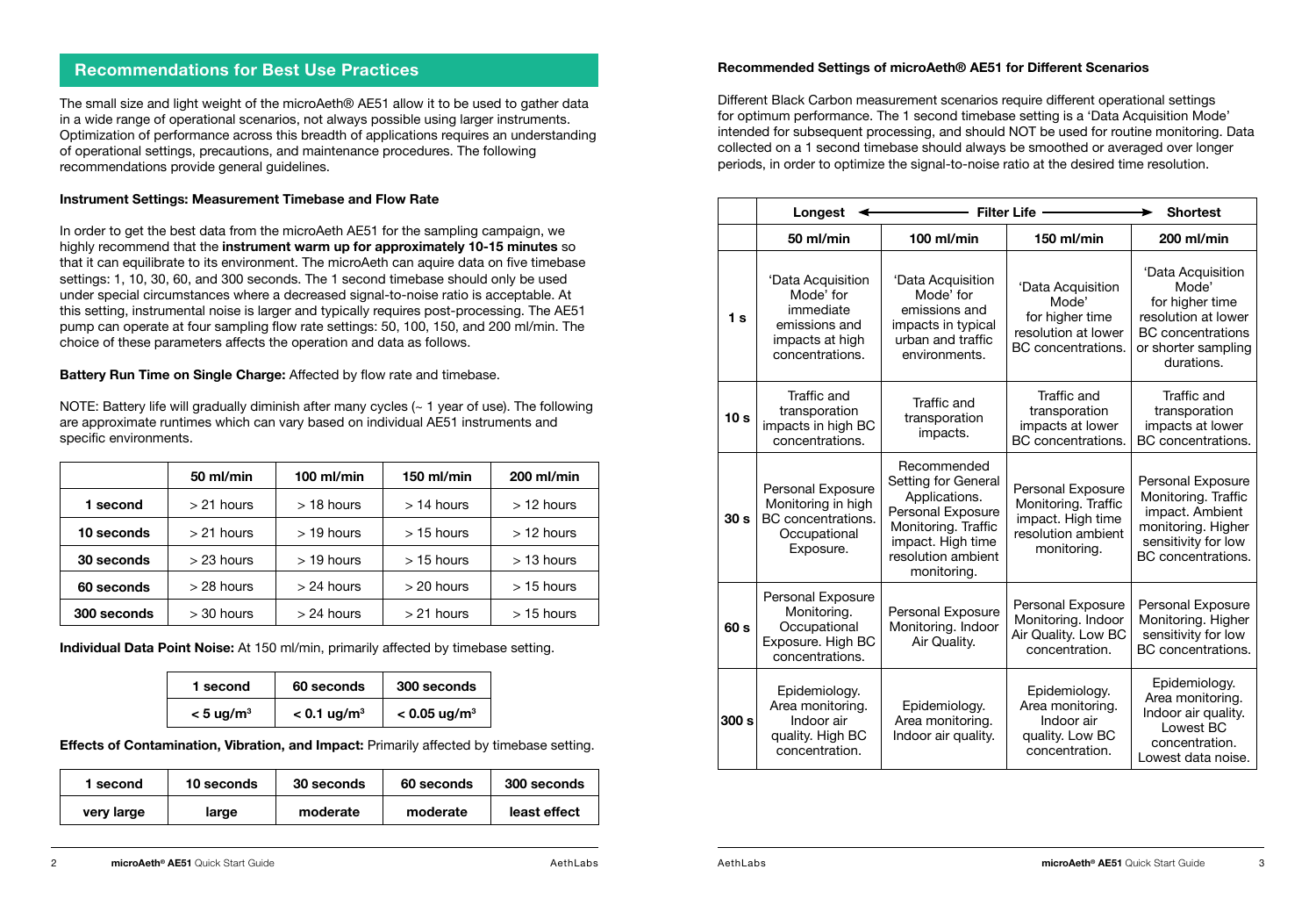## **Install/Exchange Filter Strip**

- **1. Always make sure that a filter strip is installed in the microAeth AE51 when it is operating.**
- **2. When exchanging a filter strip in the microAeth AE51, make sure that it is turned off.**
- 3. The sample deposit side of the filter strip is the white side. When the filter strip is installed in the sample chamber, the white side of the filter strip should be facing the same direction as indicated by the white arrow on the faceplate of the AE51.





White sample deposit side of filter strip faces the top.



Metal side of filter strip faces the bottom.

- 4. Hold the AE51 in one hand, with the release button on the bottom.
- 5. Loosen the rubber cover on the front of the AE51 by pulling the tab away from the instrument. This will expose the filter strip slot.
- 6. If there is a filter strip already installed, depress the release button with your thumb and pull the filter strip out of the sampling head.



- 7. Install a new filter strip by pressing and holding the release button and then inserting the new filter strip into the sample chamber opening.
- 8. Make sure to push the new filter strip all the way into the slot, and that the locating pinhole on the filter strip is not visible.
- 9. Release the button.
- 10. Replace the rubber cover. A tight fit is essential to prevent the entry of contamination and stray light into the sample chamber.

### **PC Software Installation**

- 1. Do not connect the microAeth AE51 to the computer until the software installation is complete.
- 2. Make sure that you have the necessary user privileges on your computer to install software.
- 3. Locate and double click microAethCOM Install exe to start the install. The installer will prompt you through the setup.





4. In order to install the microAethCOM software, please read and accept the license agreement.



5. Please review changes to microAethCOM and firmware.

|                                                                                                                                                                                                                                                                                             | Setup - microAethCCM |  |
|---------------------------------------------------------------------------------------------------------------------------------------------------------------------------------------------------------------------------------------------------------------------------------------------|----------------------|--|
| <b>Information</b><br>Resserved the following inportant information before contrains."                                                                                                                                                                                                      |                      |  |
| When you are needy to continue with Setup, dict/feed.                                                                                                                                                                                                                                       |                      |  |
| Whats new in micro-Lett/COM v7.1.0.0:<br>이번 화가 있을 사람은 사람이 사람들이 비가 보였다.                                                                                                                                                                                                                      |                      |  |
| Support for microAeth Model AES1 firmware version 705 (see<br>improvements in firmsure 705 below). Aethi, abs recommends<br>undating your instrument firmware to version 705 for new features.<br>and improved performance.<br>Datalles can now be develoaded in either DAT at CSV Retypes. |                      |  |
| is a disk location of the user's choosing.                                                                                                                                                                                                                                                  |                      |  |
| - Instrument status codes are now displayed in bottom left hand.<br>control of the media areas in Jeroman and Adds now. If Astrodock                                                                                                                                                        |                      |  |
|                                                                                                                                                                                                                                                                                             | $-0.014$             |  |

6. Select the directory location where microAethCOM and the firmware file should be installed on the computer.

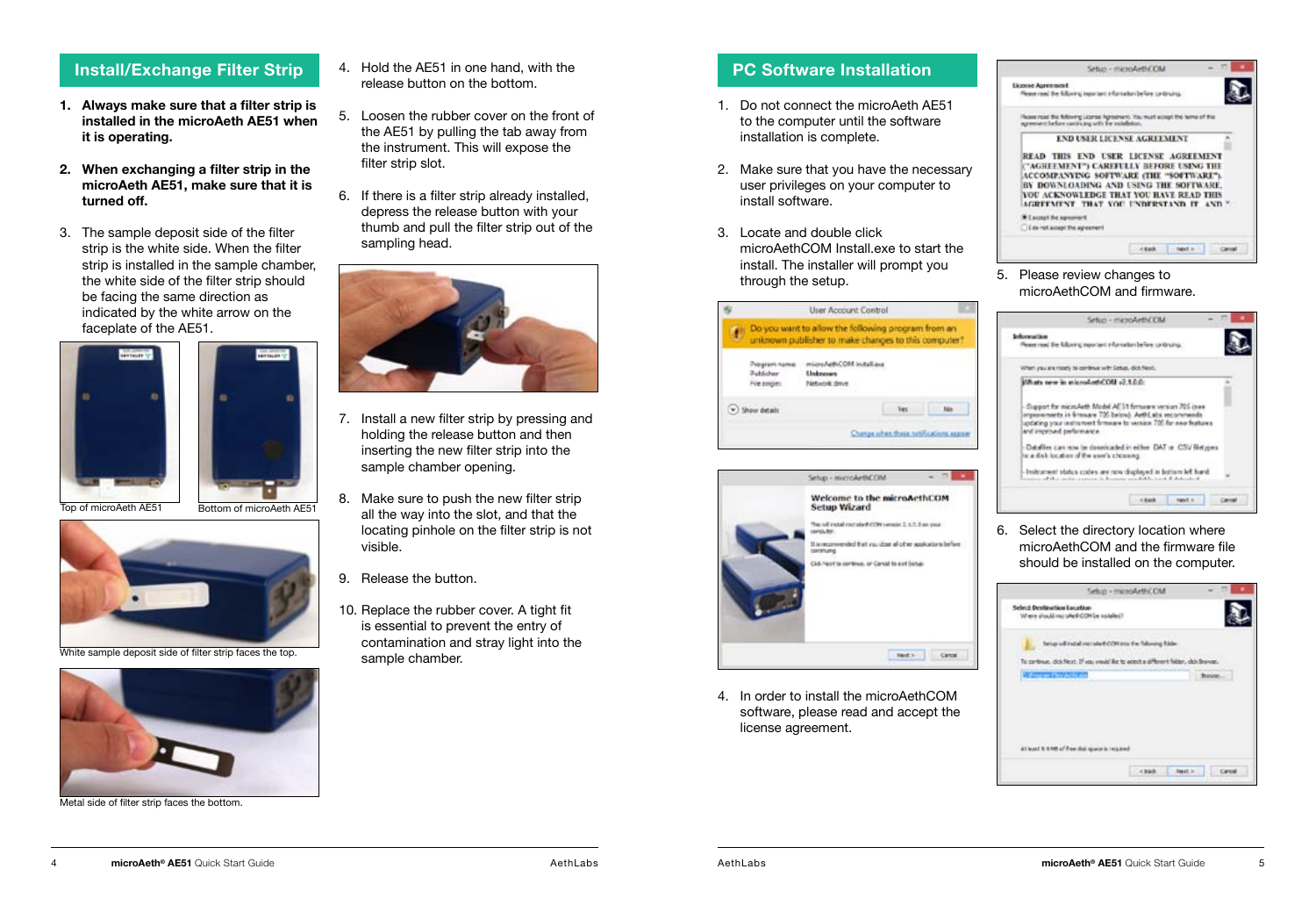7. The communication drivers will need to be installed next. The installer will prompt you through this section of the setup.



8. Once all the correct drivers are installed, the setup will be complete.



## **Operation & Communication**

- 1. Make sure that a filter strip is installed in the microAeth AE51. Turn on the AE51 by depressing the power button for 4 seconds until the instrument beeps for the second time and the red and green LEDs illuminate together.
- 2. Release the power button and wait for a few seconds. The pump will turn on and the LEDs will then begin to blink on and off in unison about every second until the beginning of the next minute. When the LEDs stop blinking, the instrument will chirp indicating the start of data collection.
- 3. While the unit is operating, the green LED will blink periodically. If the unit is set to store data to its internal memory, the green LED will emit single blinks every few seconds. If it has been set to store data internally and stream data, the green LED will blink twice every few seconds.

#### 4. Start the microAethCOM software.



5. Connect the USB cable to the AE51 and your computer.



6. After the AE51 establishes communication with the microAethCOM software, the connection status in the bottom left corner of the main screen will change to Connected and the microAeth AE51 serial number, status, and settings will be displayed.



- 7. If the serial number, status, and settings are not displayed, disconnect the USB cable and reinsert it.
- 8. To download the data stored on the internal memory of the AE51, click the Download data button.
- 9. Select .DAT or .CSV data file type to download.
- 10. Select the directory to save the data.
- 11. Wait until the download has completed.





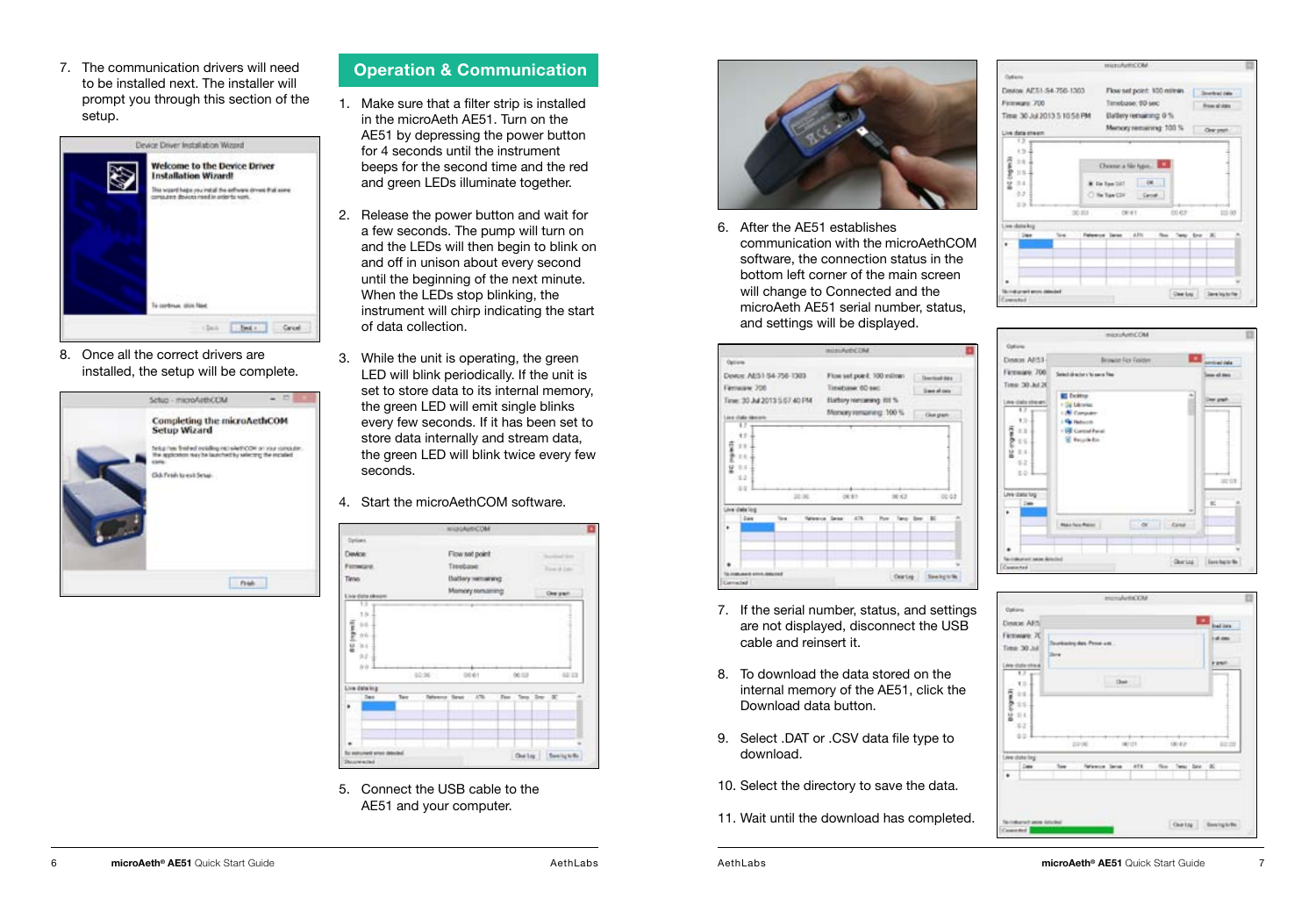## **Settings Configuration**

- 1. Turn on the microAeth AE51.
- 2. Start the microAethCOM software.
- 3. Connect the USB cable to the microAeth AE51 and your computer.
- 4. Click Options then Settings



5. On the Settings screen, the AE51 can be configured.



#### **• Time & time sync**

The time on the AE51 is displayed. In order to sync the time on the AE51 with the PC time, click the Sync with PC time check box.

**• Flow set point**

Select a 50, 100, 150, or 200 ml/min flow rate.

- **• Timebase** Select a 1, 10, 30, 60, or 300 second timebase.
- **• Operating mode** Select the data output function.

- **Store to flash** saves data to the internal memory only.

- **Flash and streaming** saves data to the internal memory and outputs a continuous data stream through the USB port.
- **• Shutdown mode** Select the shutdown mode.
	- **Simple** mode will allow the AE51 to be shutdown by depressing the power button for 3 seconds.
	- **USB only** mode will only allow the AE51 to be shutdown using the microAethCOM software.

- **Secure** mode will allow the AE51 to be shutdown by pressing and releasing the power button three times in succession. The smoothlytimed sequence is coordinated by a simultaneous beep and blink of the red and green LED indicator lights.

Each cycle of the Secure mode takes about 1 second as follows:

- 1. Press and hold the power button.
- 2. When you hear/see the first 'beep/blink' release the button quickly.
- 3. When you hear/see the next 'beep/blink' quickly press and hold the power button.
- 4. When you hear/see the next 'beep/blink' release the button quickly.
- 5. When you hear/see the next 'beep/blink' quickly press and hold the power button.
- 6. When you hear/see the next 'beep/blink' release the button quickly.
- 7. The microAeth will then shut down.
- **• Sound notifications** Select if sound notifications are On or Off.
- 6. When all settings are selected as desired, click the Save settings button.



7. Once the settings have been saved, you will be prompted to shut down the AE51. **The AE51 will not collect data with the new saved settings until it has been restarted.**

|                                          |                                                                                                                                                                        | microActhCOM                    |                                                                   |  |
|------------------------------------------|------------------------------------------------------------------------------------------------------------------------------------------------------------------------|---------------------------------|-------------------------------------------------------------------|--|
| Optione                                  |                                                                                                                                                                        |                                 |                                                                   |  |
| Deven AI                                 |                                                                                                                                                                        | <b>Settings</b>                 |                                                                   |  |
| Fettwiew<br>Timer 30.J.<br>Live chala on | mesoArth@tesa<br>30 AA 2013 5 17 27 PM<br>2. Secrett FOres .<br><b>CREATED BETWEEN</b>                                                                                 |                                 | <b>Bending medal</b><br>Renard dealers in<br><b>District mode</b> |  |
| Lzi                                      |                                                                                                                                                                        | manufactrCCM                    | w.<br><b>Louis</b>                                                |  |
| i mi<br>g =<br>٠<br>$\mathbb{R}$         | The parce will not collect date until it resents. Illindit you like to stud down the<br>deska mar and Hamally power is but and the state of the state and the state of |                                 | liter.                                                            |  |
| Live chain line.<br>Date:                | Tara                                                                                                                                                                   | <b>Selection Career</b><br>ictu | Torp Der 30<br>The .                                              |  |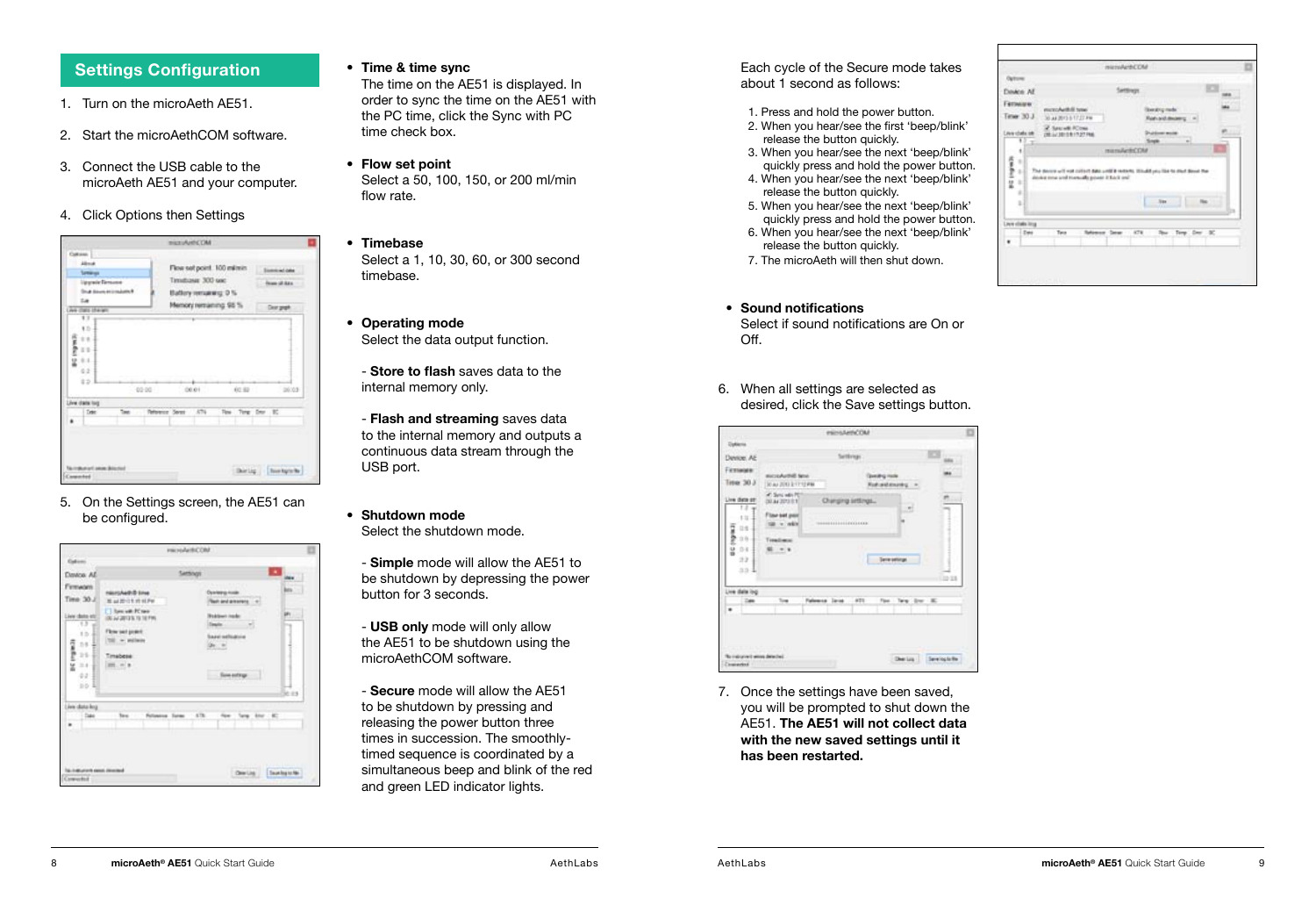## **Contamination, Maintenance & Cleaning of Sample Chamber**

If a loose particle of contamination enters the microAeth AE51's sample chamber or the instrument experiences vibration or impact, the data will be degraded. Shaking or tapping a "dirty" instrument will create data excursions that are far larger than those of a "clean" unit. These effects are amplified greatly at the shorter timebase settings. Cleaning intervals will vary based on the sampling environment and concentrations.

#### **Contamination Probability for Various Use Scenarios**

| <b>Sampling Scenario</b>                                                            | <b>Contamination Probability</b> |
|-------------------------------------------------------------------------------------|----------------------------------|
| Dry, dusty environment                                                              | High                             |
| Occupational settings with combustion exhaust                                       | High                             |
| Exposure to "oily" smokes such as biomass-burning<br>plumes, 2-cycle engine exhaust | High                             |
| Presence of suspended fluff, fibers, pollen                                         | High                             |
| Immediate vicinity of traffic and roadways                                          | Medium                           |
| Outdoor urban environments                                                          | Medium                           |
| Outdoor rural environments (without dust, fluff, pollen)                            | Low                              |
| Residential indoor environments                                                     | Low                              |

#### **Recommended Hours of Operation Between Cleaning & Maintenance**

| <b>Sampling Scenario</b>                              | Contamination<br><b>Probability</b> |               |      |
|-------------------------------------------------------|-------------------------------------|---------------|------|
|                                                       | High                                | <b>Medium</b> | Low  |
| Mobile sampling with impacts: on person or in vehicle | 100                                 | 200           | 400  |
| Mobile sampling on cushioned support                  | 150                                 | 300           | 500  |
| Stationary sampling, relocated during operation       | 500                                 | 800           | 1200 |
| Stationary sampling, not moved during operation       | 800                                 | 1200          | 2000 |

**NOTE: If a microCyclone™ is being used with your microAeth AE51, please clean it on a frequent basis, depending on sampling environment and concentrations.**

#### **Operational Summary**

- Always use a new filter strip for each measurement period.
- In order to get the best data from the microAeth AE51 for the sampling campaign, we highly recommend that the instrument warm up for approximately 10-15 minutes so that it can equilibrate to its environment.
- Leave the microAeth AE51 connected to the wall charger when not in use, to be sure the battery is always fully charged and ready for use.
- Instrumental noise contributes a random perturbation to the 'ideal' BC data. Its magnitude is inversely proportional to the operational parameters of timebase and flow rate. These parameters should be set to values appropriate to the measurement requirements and scenario.
- If the data exhibits noise that is unacceptable relative to the BC level being measured, the noise may be reduced proportionally by taking the arithmetic average of successive data values.
- Data collected on a rapid timebase is useful for identifying transient events of rapidly changing BC concentration. Data collected on a 1 second timebase will almost always require some subsequent smoothing and averaging. The 1 second timebase should be considered as a 'Data Acquisition Mode'.
- Vibration and impact may contribute transient changes to the light signal measurements. These changes will appear as noise on the data, which may be amplified if the instrument is operating at the shortest timebase setting.
- The instrument's sample chamber should be kept clean and free of contamination in order to minimize electronic noise and the possible effects of vibration and impact.
- Minimize transitions between environments of substantially different humidity. Avoid placement near the vents of cycling air conditioning systems.